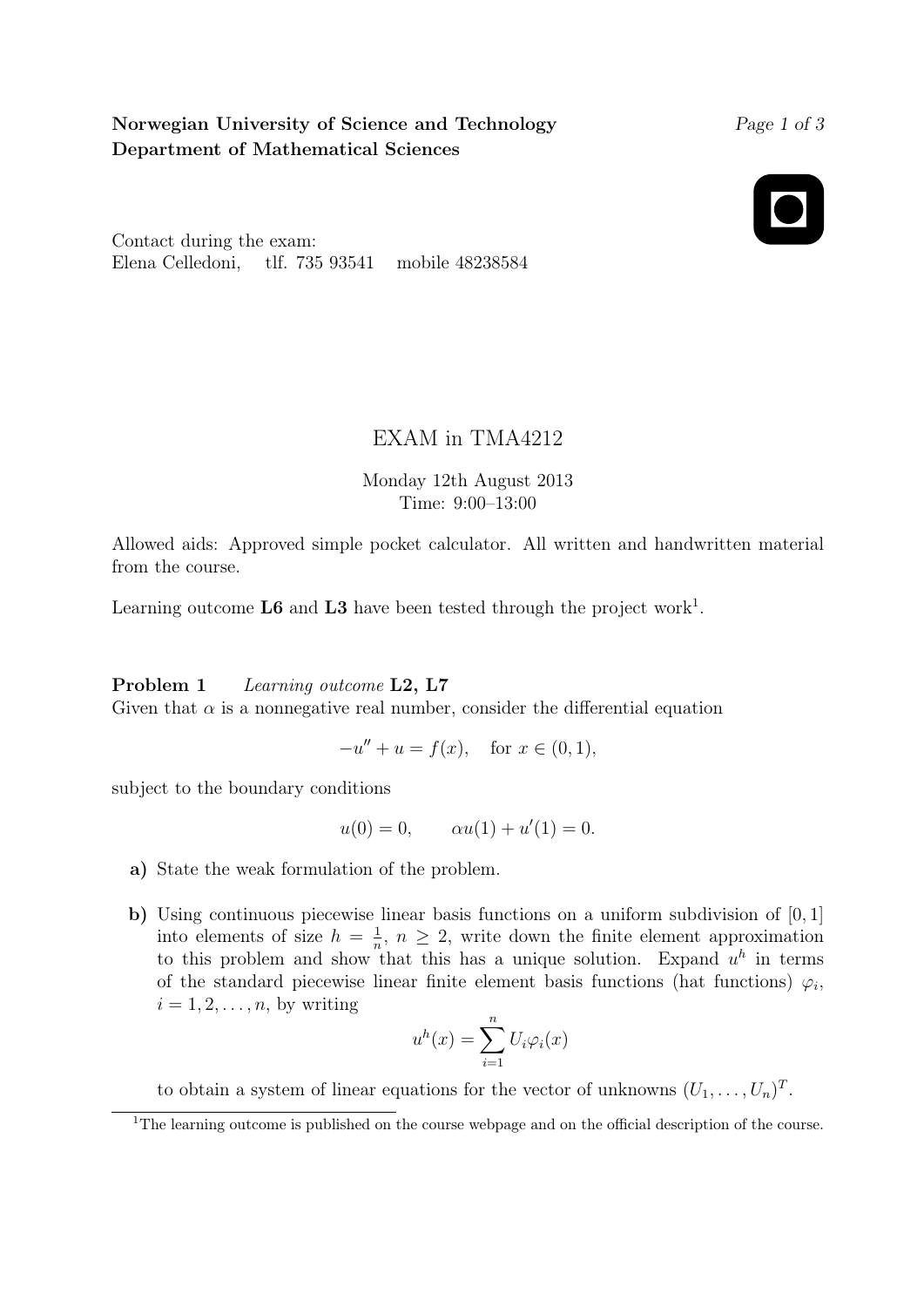- c) Suppose  $\alpha = 0$ ,  $f(x) \equiv 1$  and  $h = \frac{1}{3}$  $\frac{1}{3}$ . Solve the resulting system of linear equations and compute the corresponding numerical solution.
- d) Compare the numerical solution with the exact solution  $u$  by finding the values of the error function  $u_h - u$  in the nodes of the finite element discretization. You can find u assuming  $u(x) = c_1 e^{-x} + c_2 e^x + 1$ , and determining  $c_1$  and  $c_2$  imposing the boundary conditions.

Problem 2 Learning outcome L1, L4, L5, L7 Consider the linear PDE

$$
u_t + u_{xxx} = 0, \quad x \in [0, 1], \quad t \ge 0,
$$

with periodic boundary conditions. Consider the grid  $x_m = hm, h = 1/M, m = 1, ..., M$ . Discretize with central finite differences in space and the Forward Euler method in time (forward differences in time).

Use the following central differences approximation of the third derivative

$$
u_{xxx}|_{(x_m,t)} = \frac{u(x_{m+3},t) - 3u(x_{m+1},t) + 3u(x_{m-1},t) - u(x_{m-3},t)}{8h^3} + \mathcal{O}(h^2).
$$

- a) Perform a Von Neumann stability analysis of the method.
- b) Consider now a Crank-Nicolson method obtained applying central differences in space (as in point (a)) and the trapezoidal rule in time. Perform a stability analysis of the method following the techniques explained in chapter 5 of the note (see page 55 chapter 5.6 of the note). Find under which restrictions on h and  $k$  the method is stable.

Hint: You might use the fact that the chosen discretization of the third derivative operator is a skew-symmetric matrix (and circulant). See also exercise (c) below.

c) Consider now the method obtained applying the Backward Euler method in time (backward differences in time). The linear system to be solved at each time-step is of the form

$$
(I - kA)x = b,
$$

with  $A \, M \times M$  circulant and skew-symmetric. (See the appendix on circulant matrices). Consider the Jacobi iterative method to solve this linear system. Assume M and h are fixed and find under which conditions on  $k$  the Jacobi iteration is guaranteed to converge.